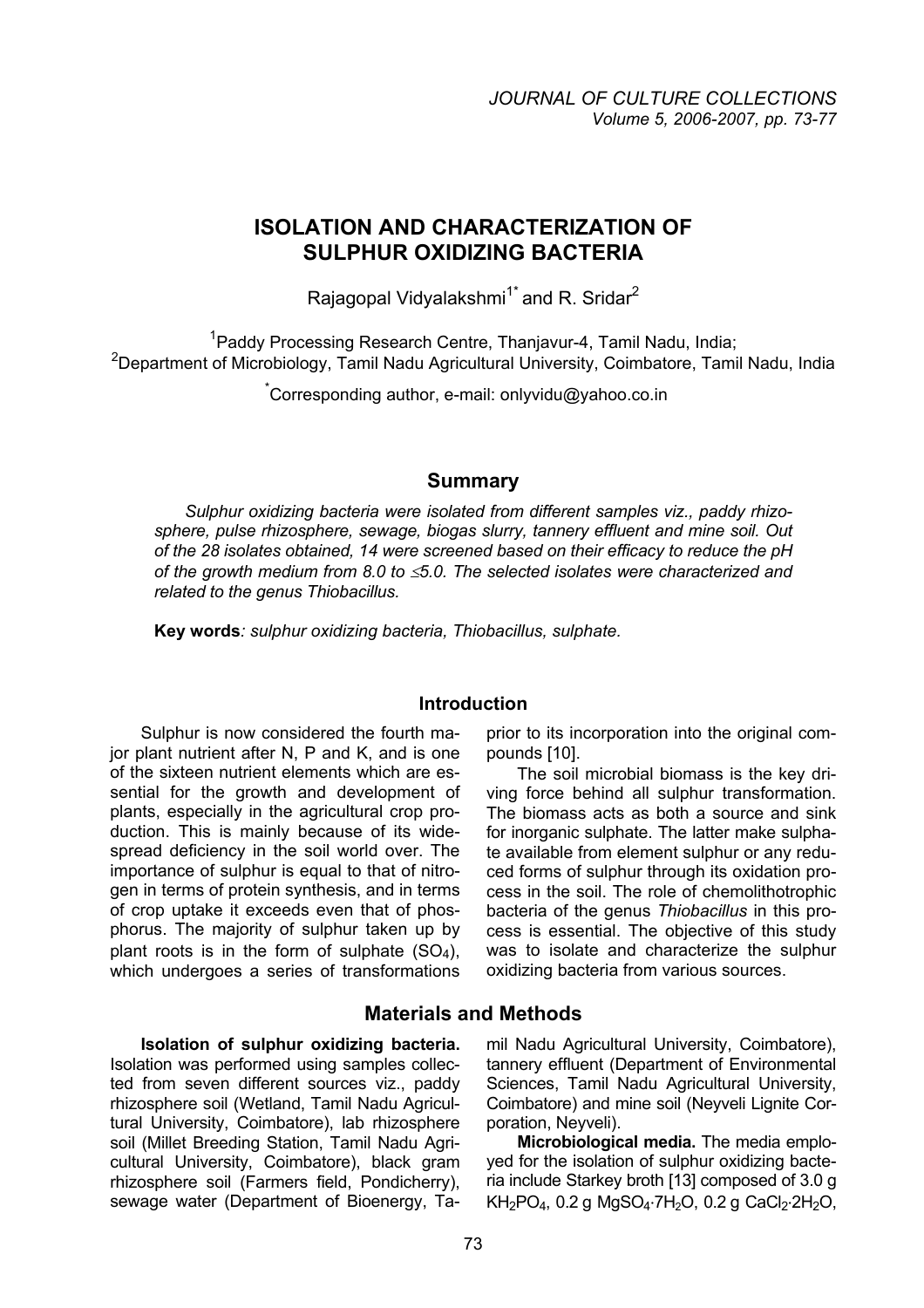0.5 g (NH<sub>4</sub>)<sub>2</sub>SO<sub>4</sub>, traces of FeSO<sub>4</sub> in 1000 ml distilled water with pH 8.0; NCL broth [15] consisted of  $0.2$  g (NH<sub>4</sub>)<sub>2</sub>SO<sub>4</sub>,  $0.5$  g MgSO<sub>4</sub>⋅7H<sub>2</sub>O, 0.25 g CaCl<sub>2</sub> 2H<sub>2</sub>O, traces of FeSO<sub>4</sub>, in 1000 ml of distilled water with pH 3-5; and the thiosulphate broth [2] contained  $5.0 g$  Na<sub>2</sub>S<sub>2</sub>O<sub>3</sub>, 0.1 g K<sub>2</sub>HPO<sub>4</sub>, 0.2 g NaHCO<sub>3</sub>, 0.1 g NH<sub>4</sub>Cl in 1000 ml distilled water, with pH 8.0. Bromo cresol purple was the indicator used. For isolation of heterotrophic oxidizers 5.0 g of glucose per litre of Starkey, NCL and Thiosulphate broth was added. Elemental sulphur at 10 g per litre was added to Starkey and NCL broths and half-an-hour steam sterilized for three consecutive days. Thiosulphate broth was devoid of  $S<sup>0</sup>$ . One gram or one ml of the sample was added to 20 ml of the broth dispensed in tubes, under aseptic conditions. The tubes were incubated in BOD incubator at 32 $\mathrm{^oC}$  for 25 days. The isolates obtained were purified by transferring to fresh broth thrice at fortnightly intervals. The isolates were then streaked on thiosulphate agar medium and individual colonies were obtained. The single colonies were picked and preserved on thiosulphate slants. The pure cultures were labelled and used for characterization and further studies.

**Screening of isolates by pH reduction test.** The obtained isolates were inoculated in the growth media with initial pH adjusted to 8.0 and incubated at 32  $^{\circ}$ C for 15 days. The final pH of the growth media was measured using a pH meter. The isolates were screened for their efficacy to reduce the pH from 8.0 to 5.0 or less than 5.0. The selected isolates were further studied for their morphology, Gram reaction, colony characters and nutritional type.

**Cell and colony morphology.** Negative staining was done and the morphology of the isolates was studied under a microscope. Gram staining [7] of the isolates was performed. For colony characterization Starkey agar and thiosulphate agar media were prepared with pH adjusted to 8.0. The isolates were plated in sterile Petri dishes by the pour plate method and the plates incubated at 32  $\mathrm{^oC}$  for 15 days. Colony characters were observed after the incubation period.

**Utilization of sulphur sources.** The isolates were studied for the utilization of elemental sulphur and thiosulphate broth. They were inoculated in both the sterilized broths (initial pH 6.0) and incubated in the BOD incubator for 15 days. The growth was assessed by pH reduction and microscopic observation.

**Selection of suitable media for autotrophic and heterotrophic sulphur oxidizing bacteria**. Starkey broth with initial pH of 8.0 was prepared with and without glucose. The isolates were inoculated and incubated at 32 $\mathrm{^oC}$  for 15 days. Based on the pH reduction of the broth with and without glucose, the isolates were classified as chemoheterotrophs and chemoautotrophs. Heterotrophic isolates were also inoculated in NCL and thiosulphate broth prepared with glucose. Autotrophic isolates were inoculated in the same broths prepared without glucose. Inoculated tubes were incubated at  $32<sup>o</sup>C$  for 15 days. Control tubes and three replications were maintained. The pH of the broth was recorded after the incubation period.

**Influence of biotin on the elemental sulphur oxidation.** Filter sterilized biotin solution (0.1 per cent) was added to the Starkey broth. The pH reduction was measured at 24 hour intervals from the tenth up to the  $15<sup>th</sup>$  day of incubation using a pH meter. Simultaneously, a control was maintained.

**Growth of type culture.** The strain *Thiobacillus thiooxidans* MTCC 468 was obtained from the Microbial Type Culture Collection (MTCC), Chandigarh, Haryana and was grown in the medium as recommended by the MTCC and used as a reference culture.

### **Results**

#### **Isolation and screening of sulphur oxidizing bacteria**

A total of twenty eight isolates were obtained from seven different samples. Among them, 14 isolates were selected based on the pH reduction test (Fig. 1) and named as follows: SR, AP2, AN, NP2, NS, TP2, TB, TR, ASE, ATE, ATR, ASS and ATB. Among the 14 isolates obtained, the isolate from the black gram rhizosphere soil (TP2) reduced the pH to 4.5, 5.5 and 4.0 (control 8.0) of the Starkey, NCL and thiosulphate broth respectively, within 12 days. The isolate obtained from paddy rhizosphere soil (SR) caused a pH reduction of 4.5 and 6.5 (control 8.0) in Starkey and thiosulphate broth respectively, within 10-15 days and no reduction was found in NCL broth. The results are furnished in Table1. The isolate NP2 reduced the pH to 5.0 of Starkey, NCL and thiosulphate broths. The isolates SN, NS, TR, ATE and ATB did not show a remarkable reduction in pH of the growth media.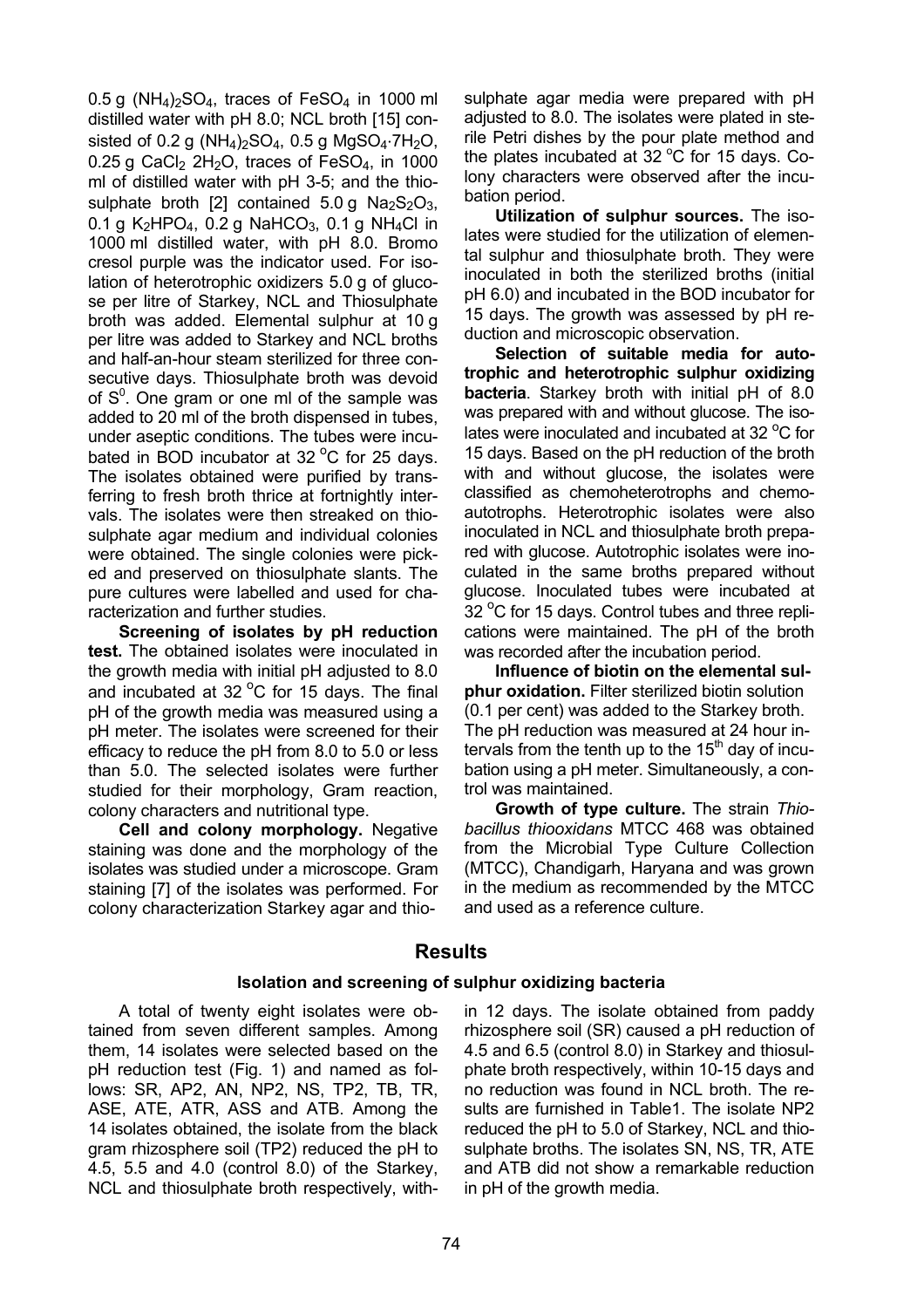

Fig.1. Reduction of pH in the growth media by sulphur oxidizing bacteria.

|  | Table 1. Reduction of pH in the growth media by sulphur oxidizing bacteria (SOB). |  |  |  |  |
|--|-----------------------------------------------------------------------------------|--|--|--|--|
|  |                                                                                   |  |  |  |  |

| Name of SOB     | pH Reduction in growth media |                  |                    |  |  |  |  |
|-----------------|------------------------------|------------------|--------------------|--|--|--|--|
| isolate         | Starkey broth                | <b>NCL broth</b> | Thiosulphate broth |  |  |  |  |
| SR.             | 4.5                          | 8.0              | 6.5                |  |  |  |  |
| SP <sub>2</sub> | 4.5                          | 8.0              | 5.0                |  |  |  |  |
| SN              | 6.5                          | 8.0              | 8.0                |  |  |  |  |
| SS              | 5.5                          | 5.5              | 8.0                |  |  |  |  |
| NP <sub>2</sub> | 5.0                          | 5.0              | 5.0                |  |  |  |  |
| <b>NS</b>       | 8.0                          | 5.5              | 6.0                |  |  |  |  |
| TP2             | 4.5                          | 5.5              | 4.0                |  |  |  |  |
| TB              | 5.5                          | 5.5              | 8.0                |  |  |  |  |
| TR              | 8.0                          | 8.0              | 6.0                |  |  |  |  |
| <b>ASE</b>      | 8.0                          | 6.0              | 4.5                |  |  |  |  |
| <b>ATE</b>      | 8.0                          | 6.5              | 8.0                |  |  |  |  |
| ATR             | 8.0                          | 6.0              | 5.5                |  |  |  |  |
| <b>ASS</b>      | 6.0                          | 5.5              | 6.0                |  |  |  |  |
| <b>ATB</b>      | 6.0                          | 6.0              | 8.0                |  |  |  |  |

### **Characterization of the selected isolates**

The results of the isolates characterization are presented in Table 2 and Fig. 2. Invariably, all the organisms were short rods and gram negative, but differed in the utilization of sulphur sources.

The isolates SN and SS utilized only  $S^0$ , whereas TR, ATE and ATR utilized thiosulphate only. The isolates SR, SP2, NP2, NS,

TP2, TB, ASE, ASS and ATB utilized both  $S^0$ and thiosulphate. The heterotrophic isolates utilized glucose, whereas the autotrophic isolates did not utilize glucose. All the isolates were positively influenced by biotin. The heterotrophic colonies were smooth, round straw yellow coloured, and autotrophic colonies were smooth, raised, pink coloured.



Fig. 2. Growth of sulphur oxidizing bacteria on thiosulphate agar medium.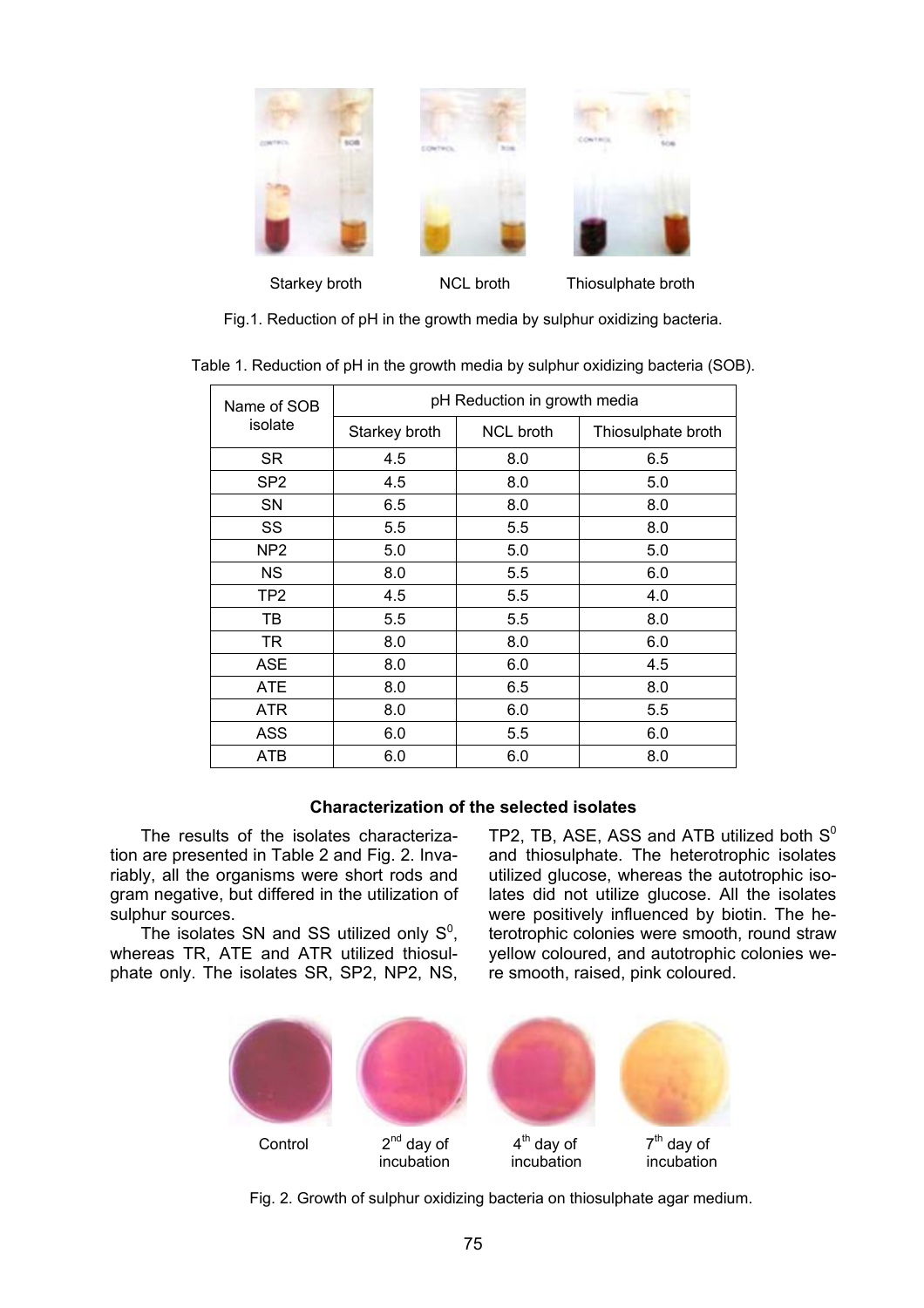|                 | Morphology | Gram<br>reaction | Utilization          |                          |           | Influence | Colony                                                    | <b>Nutritional</b> |
|-----------------|------------|------------------|----------------------|--------------------------|-----------|-----------|-----------------------------------------------------------|--------------------|
| <b>Isolates</b> |            |                  | Elemental<br>sulphur | Thio-<br>sulphate        | Glucose   | of biotin | character                                                 | type               |
| <b>SR</b>       | Short rods | Negative         | $+$                  | $+$                      | $\ddot{}$ | $\ddot{}$ |                                                           | Hetero-<br>troph   |
| SP <sub>2</sub> | Short rods | Negative         | $\ddot{}$            | $\ddot{}$                | $\ddot{}$ | ÷         | Smooth,<br>round<br>straw<br>yellow<br>colour<br>colonies |                    |
| SN              | Short rods | Negative         | $\ddot{}$            | -                        | $\ddot{}$ | $+$       |                                                           |                    |
| <b>SS</b>       | Short rods | Negative         | $\ddot{}$            | $\overline{\phantom{0}}$ | $\ddot{}$ | $+$       |                                                           |                    |
| NP <sub>2</sub> | Short rods | Negative         | $+$                  | $+$                      | $\ddot{}$ | +         |                                                           |                    |
| <b>NS</b>       | Short rods | Negative         | $\ddot{}$            | $+$                      | $\ddot{}$ | ÷         |                                                           |                    |
| TP <sub>2</sub> | Short rods | Negative         | $\ddot{}$            | $+$                      | $\ddot{}$ | $\ddot{}$ |                                                           |                    |
| TB              | Short rods | Negative         | $\ddot{}$            | $+$                      | $\ddot{}$ | $\ddot{}$ |                                                           |                    |
| <b>TR</b>       | Short rods | Negative         |                      | $+$                      | $\ddot{}$ | $\ddot{}$ |                                                           |                    |
| <b>ASE</b>      | Short rods | Negative         | $\ddot{}$            | $\ddot{}$                |           | $\ddot{}$ | Smooth,<br>raised<br>pink                                 | Auto-<br>troph     |
| <b>ATE</b>      | Short rods | Negative         |                      | $+$                      |           | $+$       |                                                           |                    |
| <b>ATR</b>      | Short rods | Negative         |                      | $\ddot{}$                |           | $\pm$     |                                                           |                    |
| <b>ASS</b>      | Short rods | Negative         | $\ddot{}$            | $+$                      |           | $\ddot{}$ | colour<br>colonies                                        |                    |
| <b>ATB</b>      | Short rods | Negative         | $\ddot{}$            | $\ddot{}$                |           | $+$       |                                                           |                    |

Table 2. Characterization of the screened isolates.

Legend: utilized (+), unutilized (-).

## **Discussion**

Twenty-eight isolates were obtained from different sources *viz*., soil, sewage, biogas slurry, mine soil, tannery effluent etc. Earlier studies on isolation of sulphur oxidizing bacteria by various researchers reveal their existence in mud soil, canal water, other fresh water sources [11] and acid streams [9]. *T. ferrooxidans*  and other *Thiobacillus* sp. were isolated from uranium mines by Deborah Berthelot [3]. A similar organism was also reported from garden soil, activated sludge [1] and soil sulphur compost [4]. Dave and Upadhyay isolated thiosulphate oxidizing organisms from thermal springs [5]. Heterotrophic isolates of thiosulphate producing bacteria, which acidified the medium moderately by ca.0.5 to 1.0 pH units, were obtained from marine sediments and hydrothermal vents [10].

Out of the 28 isolates 14 were selected based on pH reduction (initial 8.0, final  $\leq$  5.0 in 15 days). The pH reduction of the medium was due to the production of sulphuric acid. Reduction in pH of the growth medium by sulphur oxidizing bacteria was reported by Donati [6]. The selected isolates were characterized to be short rods, Gram negative, utilizing biotin and one or more of the sulphur sources. The heterotrophic colonies were smooth, round and straw yellow probably due to the sulphur deposition. Similar results were reported by several workers [8, 11, 16] who isolated from soil compost sulphur oxidizing bacteria which were short rods and morphologically similar to *Thiobacillus*. The organisms reduced the pH from 5.6-6.2 to 2.6-2.8 and utilized both elemental sulphur and thiosulphate [16]. All the autotrophic and heterotrophic isolates were positively influenced by biotin, which was in conformity with the findings of Kelly and Harrison [11]. Based on the morphological and physiological studies and on comparison with the reference culture *T. thiooxidans* MTCC 468, all the 14 isolates were confirmed to belong to the genus *Thiobacillus*.

The present study emphasizes the importance and the role of sulphur oxidizing bacteria in the oxidation of sulphur in soil. These *Thiobacillus* isolates can be incorporated to enhance sulphur oxidation in soil and to increase soil available sulphate. Also, the pH reducing property of sulphur oxidizing bacteria by the production of sulphuric acid can be utilized for reclamation of alkali soils.